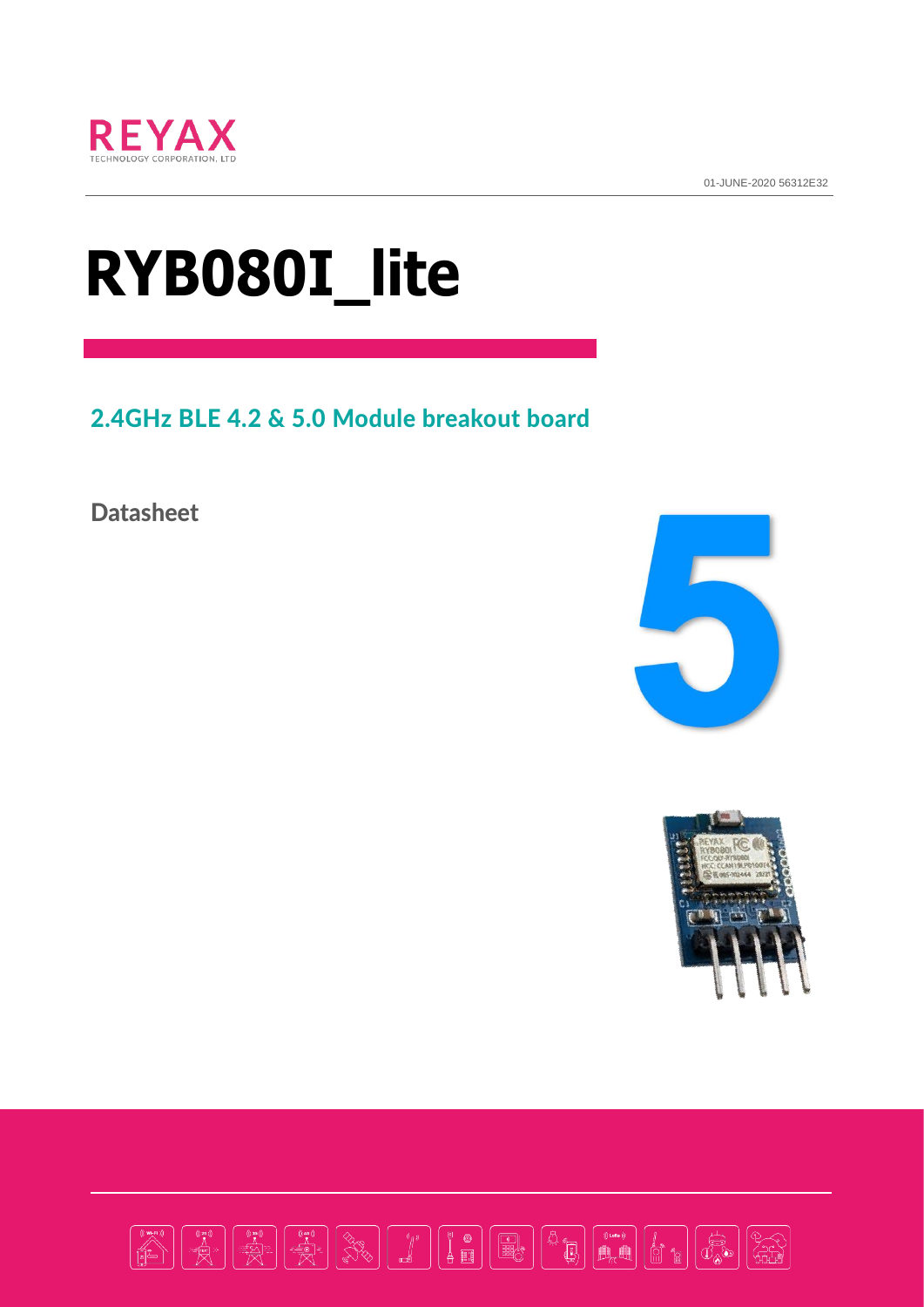#### PRODUCT DESCRIPTION

The RYB080I lite is based on REYAX RYB080I, RYB080I lite integrated power and pins, it is designed for BLE applications, Developers can use a simple AT command MCU then connectivity products to the BLE device and smartphone.

## APPROVED CERTIFICATIONS

- FCC CFR47 Part 15 (US)
- NCC (Taiwan)
- MIC (Japan)

# **SPECIFICATION**

| <b>Item</b>                  | Min.  | <b>Typical</b> | Max.   | Unit         | Condition            |
|------------------------------|-------|----------------|--------|--------------|----------------------|
| <b>Operation Voltage</b>     | 1.8   |                | 3.8    | V            | VDD                  |
| Digital I/O Voltage          |       | 3.3            |        | ٧            | RST, TXD, RXD        |
| <b>Baud Rate</b>             |       | 9600           | 115200 | bps          |                      |
| <b>Operating Temperature</b> | $-40$ | 25             | $+85$  | $^{\circ}$ C |                      |
| Antenna                      |       |                |        |              | Embedded PCB Antenna |
| <b>Dimensions</b>            |       |                |        |              |                      |
| Weight                       |       | 5              |        | g            |                      |

\*Detailed specifications please refer to RYB080I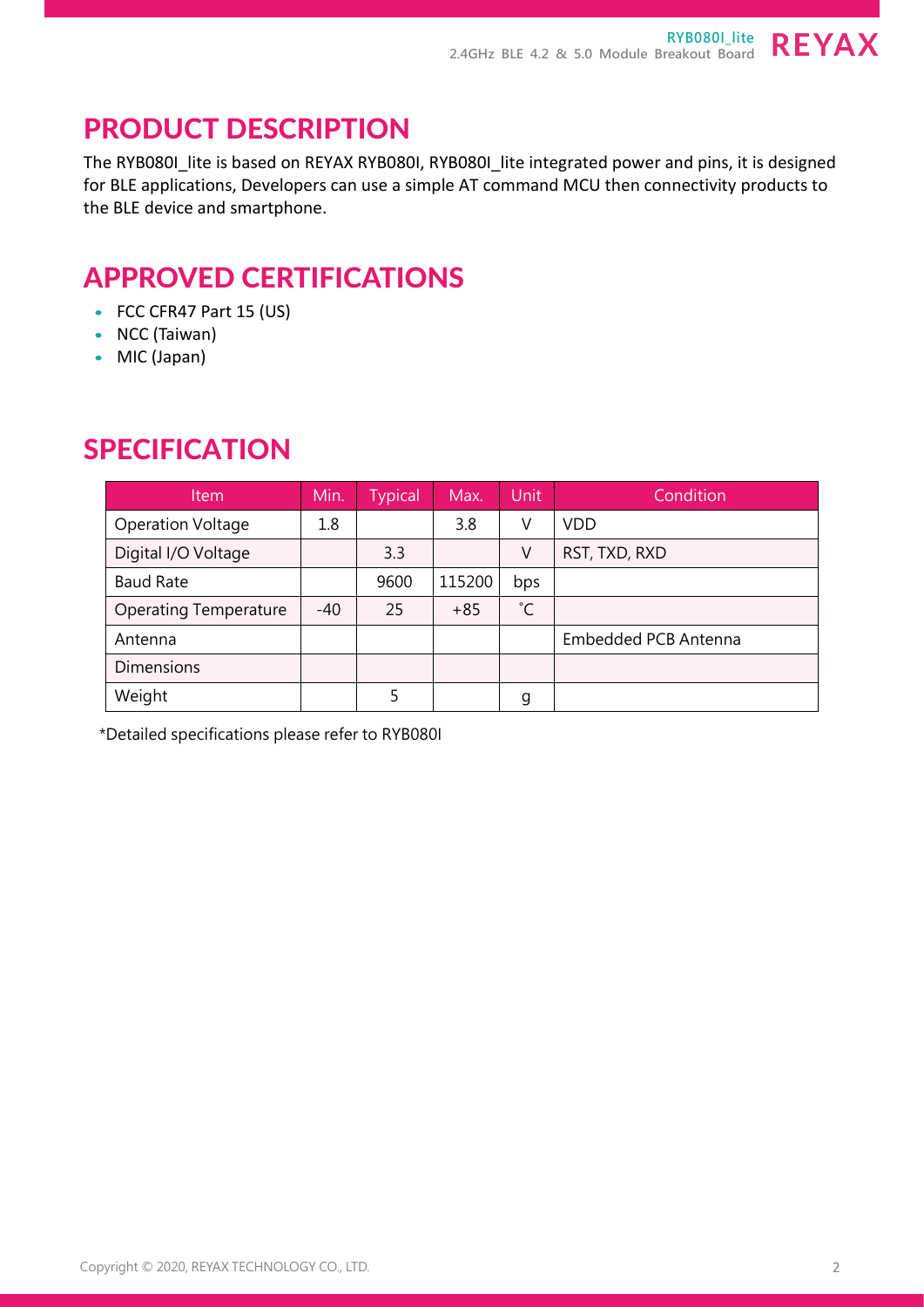**RYB080I\_lite 2.4GHz BLE 4.2 & 5.0 Module Breakout Board**



### PIN DESCRIPTION

MODULE1 RYB080I\_Lite



| Pin. | <b>Name</b> | 1/O | Condition               |
|------|-------------|-----|-------------------------|
| 1    | <b>VDD</b>  |     | Power Supply            |
| 2    | <b>RXD</b>  |     | <b>UART Data Input</b>  |
| 3    | TXD         | ( ) | <b>UART Data Output</b> |
| 4    | <b>RST</b>  |     | Low Reset               |
| 5    | <b>GND</b>  |     | Ground                  |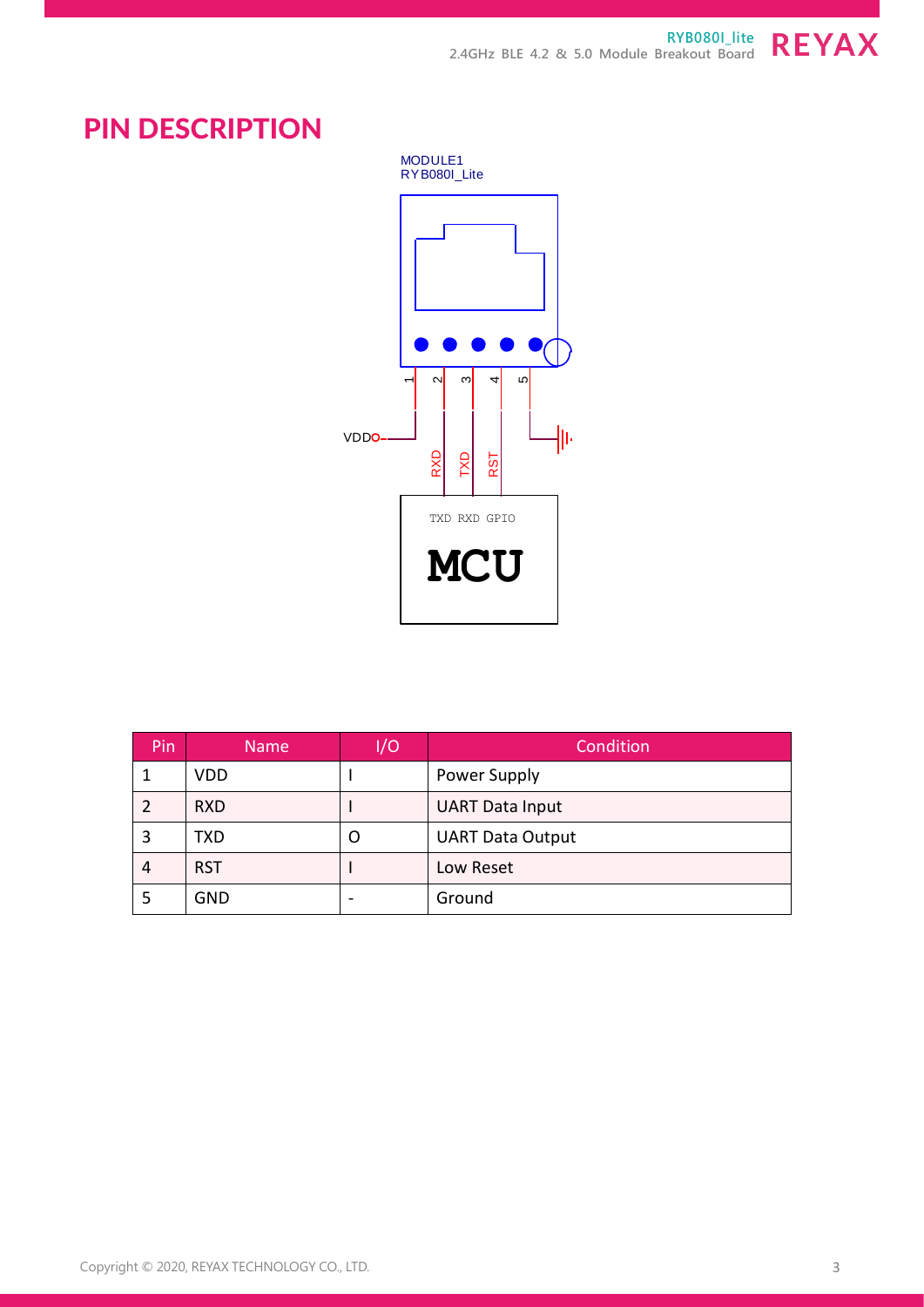# RYB080I\_Lite SCHEMATIC



| Title                     |                      |       |  |  |  |     |  |  |  |  |
|---------------------------|----------------------|-------|--|--|--|-----|--|--|--|--|
| <b>REYAX RYB080I lite</b> |                      |       |  |  |  |     |  |  |  |  |
| Size                      | Document Number      |       |  |  |  | Rev |  |  |  |  |
|                           | Custom Doc>          |       |  |  |  | 1.0 |  |  |  |  |
| Date:                     | Sunday, May 13, 2018 | Sheet |  |  |  |     |  |  |  |  |